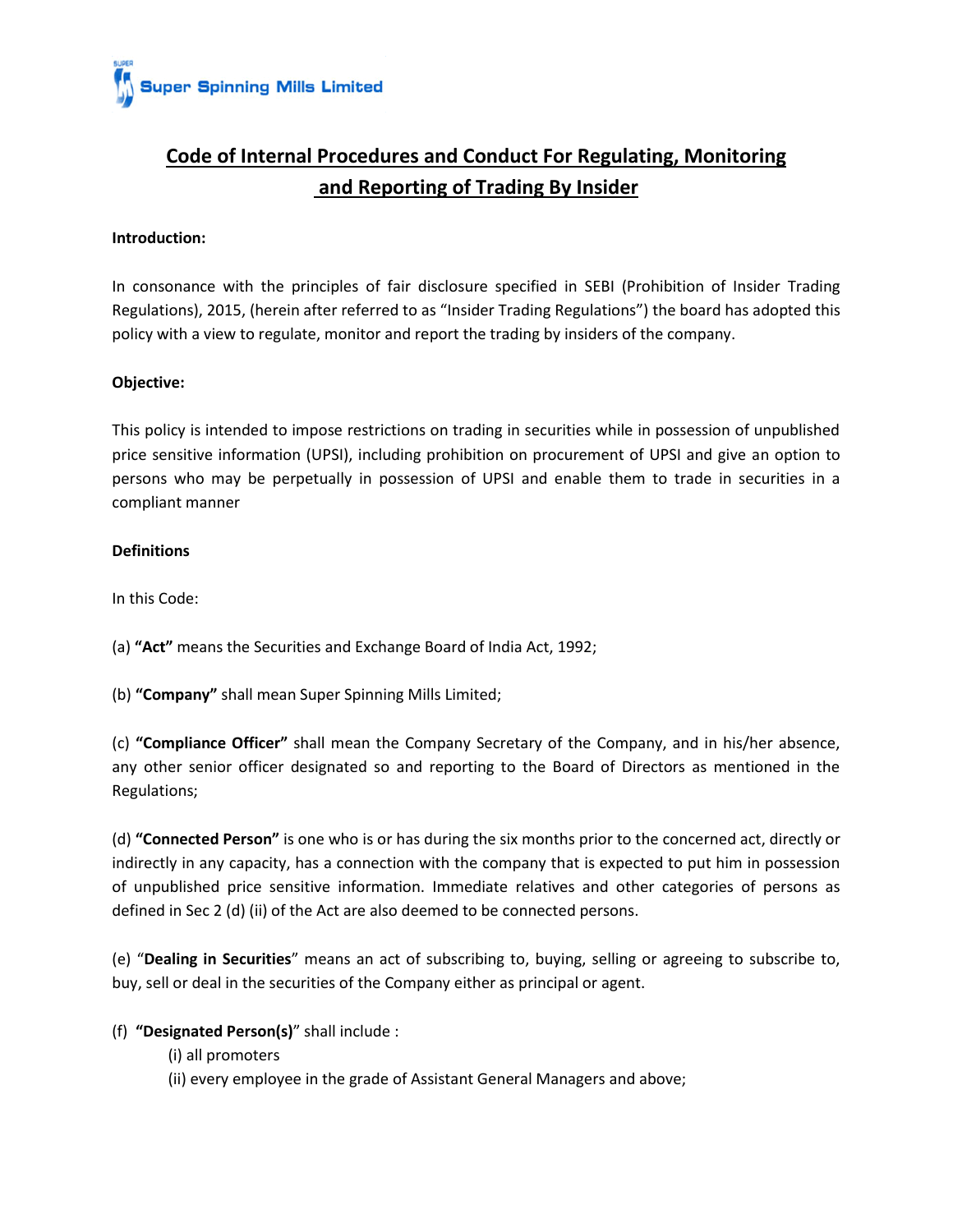

(iii) every employee in the finance, accounts, secretarial and legal department as may be determined and informed by the Compliance Officer; and

(iv) any other employee as may be determined and informed by the Compliance Officer from time to time<sup>1</sup>.

(g) **"Generally available Information"** means information that is accessible to the public on a non‐ discriminatory basis.

(h) **"Immediate Relative"** means a spouse of a person, and includes parent, sibling, and child of such person or of the spouse, any of whom is either dependent financially on such person, or consults such person in taking decisions relating to trading in securities.

(i) '**Informant'** means an individual(s), who voluntarily submits to the Board a Voluntary Information Disclosure Form relating to an alleged violation of insider trading laws that has occurred, is occurring or has a reasonable belief that it is about to occur, in a manner provided under these regulations, regardless of whether such individual(s) satisfies the requirements, procedures and conditions to qualify for a reward;

(j) **"insider"** means any person who is:

- i) a connected person; or
- ii) in possession of or having access to unpublished price sensitive information;

(k) **"Insider Trading Regulations"** means the Securities and Exchange Board of India (Prohibition of Insider Trading) Regulations, 2015 as amended from time to time;

(l) "need to know" basis means that Unpublished Price Sensitive Information should be disclosed only to those within the Company who need the information to discharge their duty and whose possession of such information will not give rise to a conflict of interest or appearance of misuse of the information.

(m) "**Specified Persons**" means the directors, connected persons, the insiders, the designated persons, the promoters, member of promoter group and immediate relatives are collectively referred to as specified persons.

(n) "**Trading**" means and includes subscribing, buying, selling, dealing, or agreeing to subscribe, buy, sell, deal in any securities, and "trade" shall be construed accordingly

(o) **"Trading Day"** means a day on which the recognized stock exchanges are open for trading;

(p) "**Trading window open period**" refers to the period during which the Company's securities can be traded by the Designated Person as provided in this Code.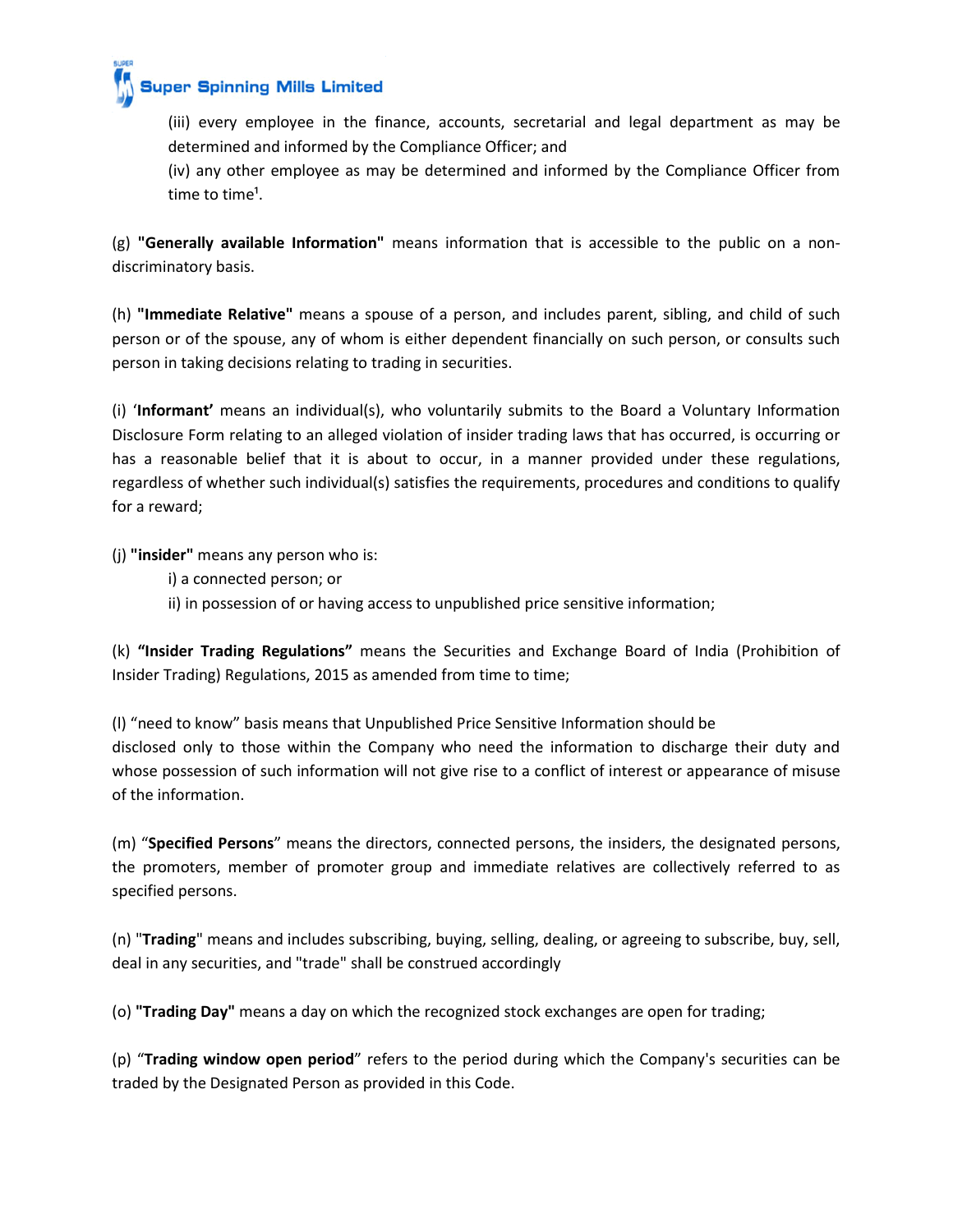(q) "**Trading Window Closure Period**" refers to the period during which the designated persons of the Company shall not deal with the shares of the Company.

(r) **"Unpublished Price Sensitive Information"** or **"UPSI"** means any information, relating to the Company or its listed securities, directly or indirectly, that is not generally available which upon becoming generally available, is likely to materially affect the price of the listed securities of the Company and shall, ordinarily include but not restricted to, information relating to the following:

(a) financial results;

(b) dividends;

(c) change in capital structure;

(d) mergers, de-mergers, acquisitions, delisting, disposals and expansion of business and such other transactions; and

(e) changes in key managerial personnel;

(f) material events in accordance with the listing agreement *(changes in definition by excluding clause (f) will be effective from 01st April 2019).*

# **Role of Compliance Officer**

The compliance officer shall be responsible for compliance of policies, procedures, maintenance of records, monitoring adherence to the rules for preservation of UPSI.

The compliance officer shall Monitor trades and implement the code of conduct under the overall supervision of the Board of the company.

Further, the compliance officer shall review the trading plans and report on insider trading to the board of directors of the company and in particular, shall provide reports to the chairman of the audit committee, if any, or to the chairman of the board at such frequency as may be stipulated by the board but not less than once in a year.

The compliance officer shall also assist all employees in addressing any clarifications regarding the SEBI (Prohibition of Insider Trading) Regulations, 2015 and the company's code of conduct.

# **Preservation of Price Sensitive Information**

All information shall be handled within the company confidentially and on a need-to-know basis and no UPSI shall be communicated to any person except in furtherance of the legitimate purposes, performance of duties or discharge of legal obligations<sup>1</sup>.

Any person in receipt of UPSI pursuant to a "legitimate purpose" shall be considered an "insider" for this purposes and due notice shall be given to such persons to maintain confidentiality of such UPSI.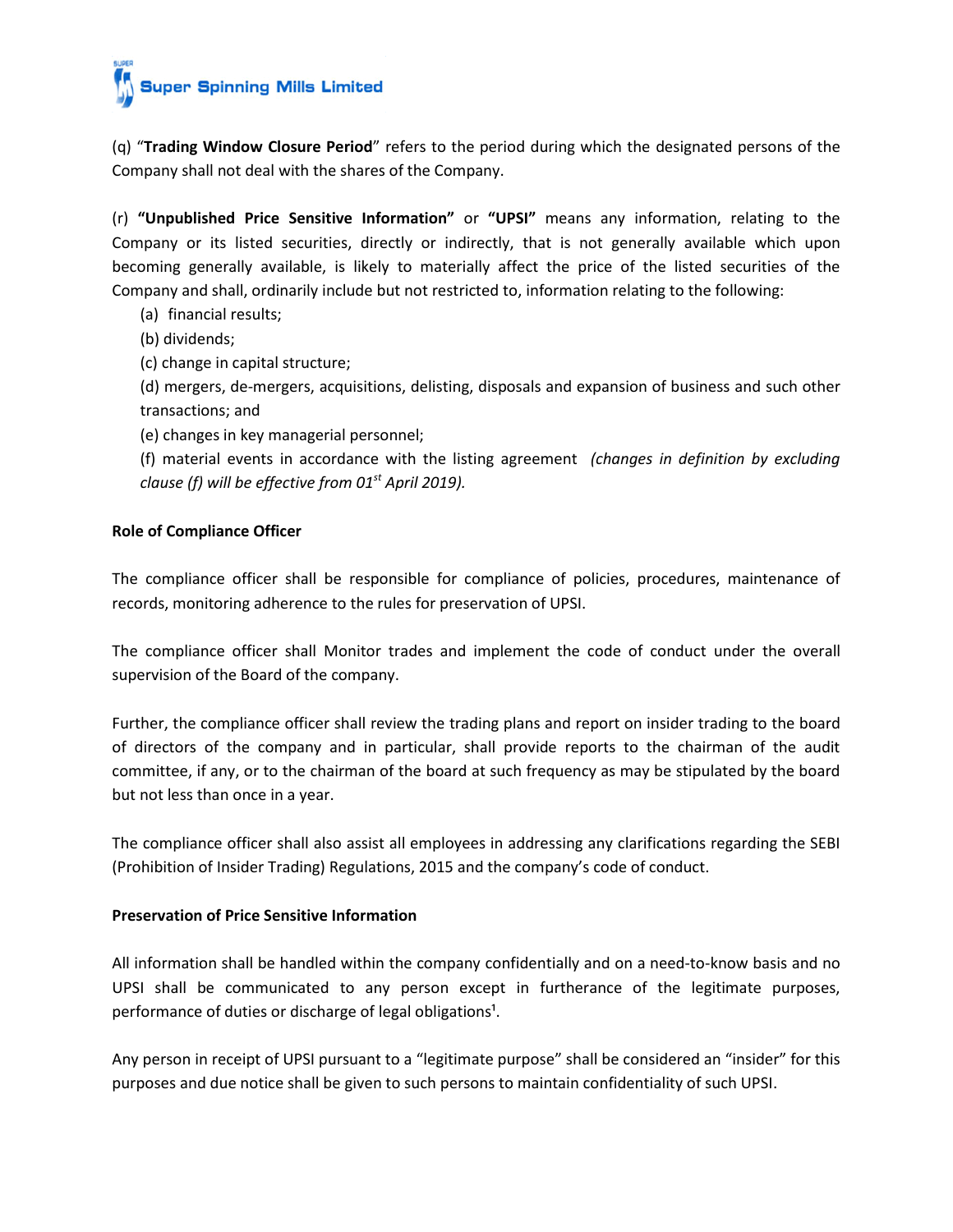The board of directors shall further, maintain a structured digital database containing the nature of UPSI, names of such Designated persons who shared the UPSI and with whom the information is shared along with the Permanent Account Number or, any other identifier authorized by law of the following persons to the company on an annual basis and as and when the information changes.

- a) immediate relatives
- b) persons with whom such designated person(s) shares a material financial relationship
- c) Phone, mobile and cell numbers which are used by them

In addition, the names of educational institutions from which designated persons have graduated and names of their past employers shall also be disclosed on a one time basis.

The structured digital database is to be preserved for a period of not less than 8 years after completion of the relevant transactions and in the event of receipt of any information from SEBI regarding any investigation or enforcement proceedings, the relevant information in the structured digital database shall be preserved till the completion of such proceedings.

## **Limited access to confidential information**

Files containing confidential information shall be kept secure. Computer files must have adequate security of login and password, etc. . No such related documents should be kept lying at any place accessible to other employees/persons.

If any Designated Person, wants to cross the "Chinese Wall", they shall seek permissions from the Compliance Officer in writing stating the reasons/ justification for doing so. The Compliance Officer shall require such persons to produce an undertaking that the information will not be shared with any other person except as permitted and neither he nor the person with whom the information is shared shall Trade in or induce others to Trade in the Securities of the Company.

### **Institutional Mechanism for Prevention of Insider trading**

The Compliance Officer and the Managing Director of the company, shall put in place adequate and effective system of internal controls and shall review them periodically to ensure compliance with the requirements given to prevent insider trading.

The internal controls shall include the following:

(a) all employees who have access to unpublished price sensitive information are identified as designated employee;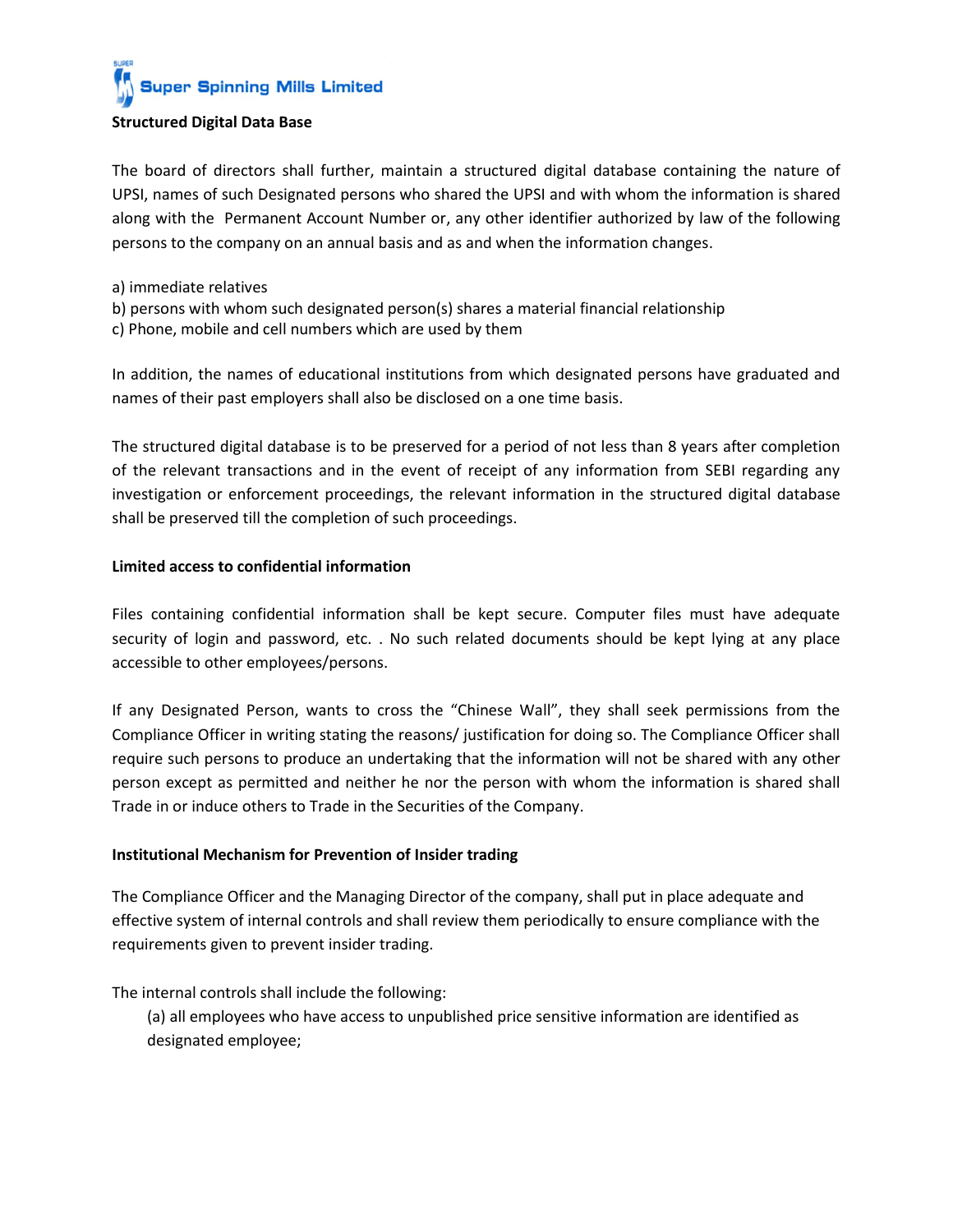

# **Super Spinning Mills Limited**

(b) all the unpublished price sensitive information shall be identified and its confidentiality shall be maintained;

(c) adequate restrictions shall be placed on communication or procurement of unpublished price sensitive information;

(d) lists of all employees and other persons with whom unpublished price sensitive information is shared shall be maintained and confidentiality agreements shall be signed or notice shall be served to all such employees and persons;

The Audit Committee of the company shall review compliance with the provisions of insider trading regulations at least once in a financial year and shall verify that the systems for internal control are adequate and are operating effectively.

# **Trading when in possession of unpublished price sensitive information.**

No insider shall trade in securities that are listed or proposed to be listed on a stock exchange when in possession of UPSI. The insider shall also not Communicate, provide or allow access to any UPSI to any person including other insiders except where such communication is for legitimate purposes, performance of duties or discharge of legal obligations.

If such person has traded in securities when in possession of UPSI, his trades would be presumed to have been motivated by the knowledge and awareness of such information in his possession provided he proves his innocence by demonstrating the circumstances.

# **Trading plan**

An insider shall be entitled to formulate a trading plan and present it to the compliance officer for approval and public disclosure pursuant to which trades may be carried out on his behalf in accordance with such plan.

Such Trading plan shall:

a) not entail commencement of trading on behalf of the insider earlier than six months from the public disclosure of the plan,

b) not entail trading for the period between the twentieth trading day prior to the last day of any financial period for which results are required to be announced by the issuer of the securities and the second trading day after the disclosure of such financial results,

c) entail trading for a period of not less than twelve months,

d) not entail overlap of any period for which another trading plan is already in existence,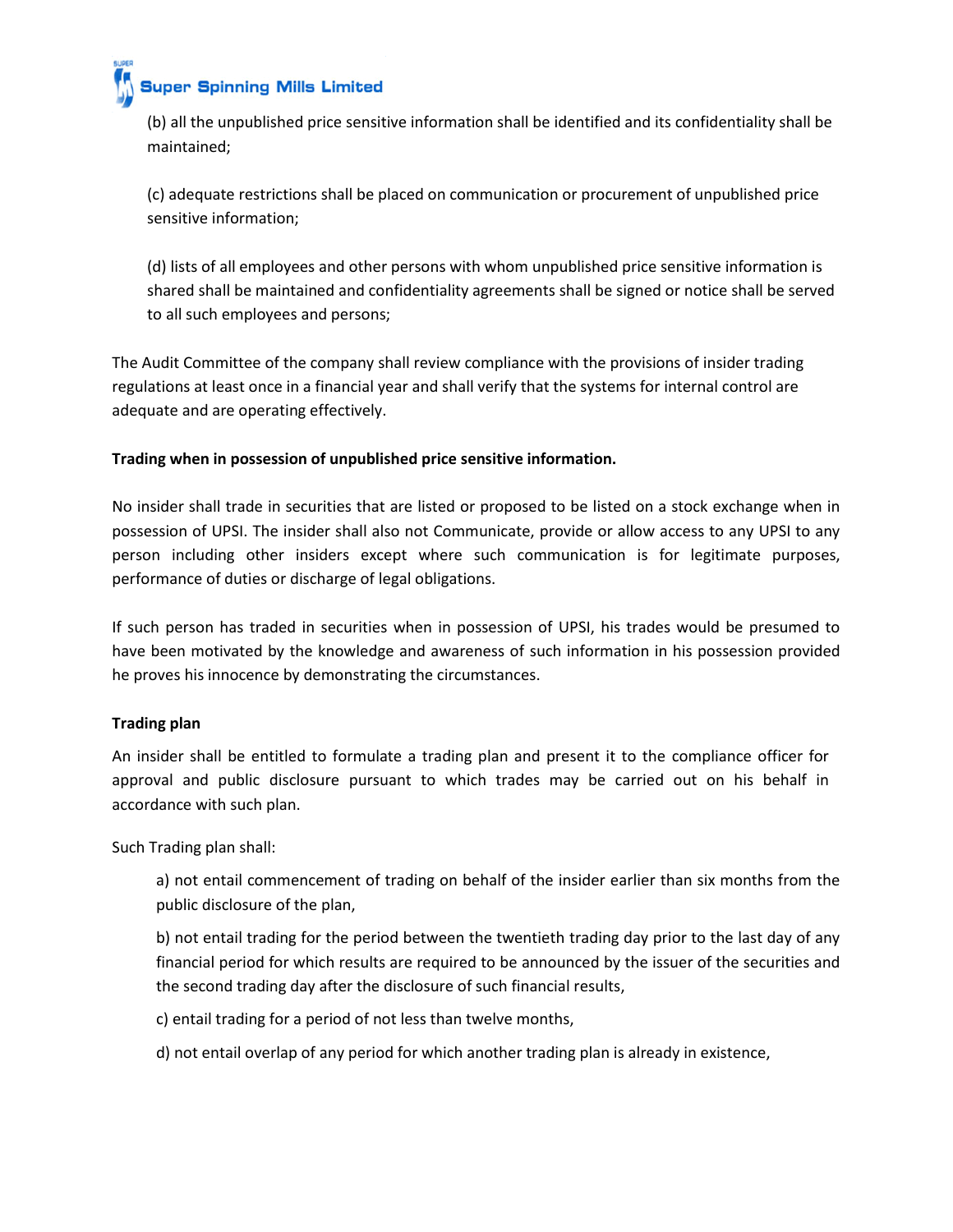**Super Spinning Mills Limited** 

e) set out either the value of trades to be effected or the number of securities to be traded along with the nature of the trade and the intervals at, or dates on which such trades shall be effected, and

f) not entail trading in securities for market abuse.

The compliance officer shall review the above trading plan and shall approve it forthwith. However, he shall be entitled to take express undertakings as may be necessary to enable such assessment and to approve and monitor the implementation of the plan as per the regulations.

# **Trading Restrictions**

Designated persons shall not indulge in Trading during a Prohibited Period. The following events shall trigger a Prohibited Period, the duration of which shall be in accordance with Trading Window:

- (a) Declaration of Financial Result;
- (b) Declaration of Dividends, whether interim or final;
- (c) Issue of securities by way of public issue, rights issue or bonus issue;
- (d) Acquisition, amalgamation, merger, de-merger, takeover of companies/ businesses, delistings, disposals or expansion of business, new projects or such other transactions in respect of the company as specified by Board from to time**²** ;
- (e) Buy-back and splitting of Securities or any other change in capital structure;
- (f) Changes in key managerial personnel;
- (g) Any changes in policies, plans or operations of the company;
- (h) Material events in accordance with the Listing Agreement.

# **Trading Window and Window Closure**

- i) The trading window will remain closed from end of quarter to the date of publication of the unpublished price sensitive information and will open after second trading day of the publication of the price sensitive information; the specified persons shall not trade in the company's securities in such period.
- ii) All specified persons shall conduct all their dealings in the securities of the company only in a valid trading window and shall not deal in any transaction involving the purchase or sale of the company's securities during the periods when the trading window is closed or during any other period as may be specified by the company from time to time.
- iii) The compliance officer shall intimate the closure of trading window to all the designated employees of the company when he determines that a designated person or class of designated persons can reasonably be expected to have possession of unpublished price sensitive information. Such closure shall be imposed in relation to such securities to which such unpublished price sensitive information relates.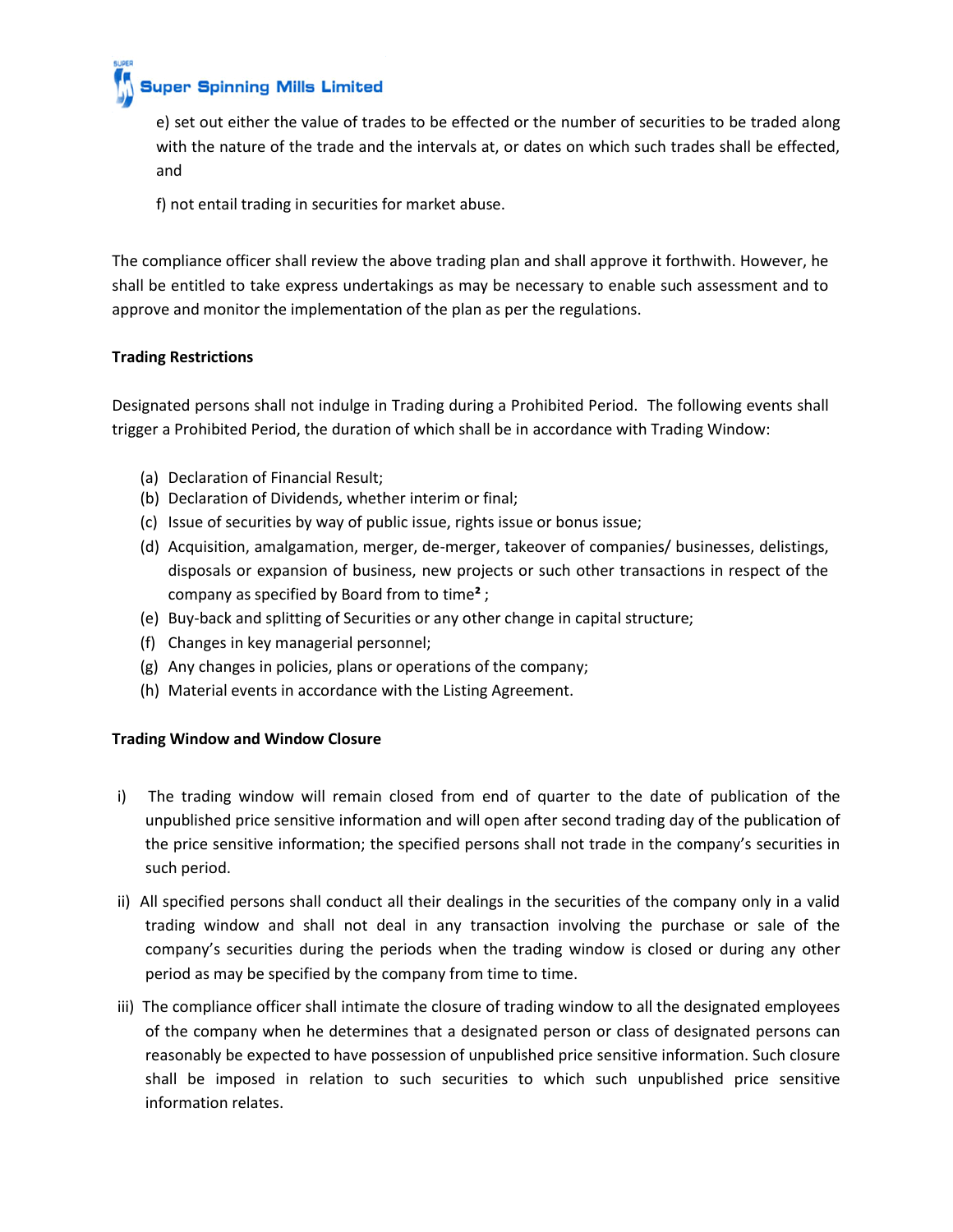### **Pre-clearance of trades**

- i) All specified persons, who intend to deal in the securities of the company when the trading window is opened and if the value of the proposed trades is above Rs. 10 lacs (market value) for a quarter, should pre-clear the transaction. The pre-dealing procedure shall be hereunder:
	- a) An application may be made in Form (Annexure 1) to the compliance officer indicating the estimated number of securities that the specified employees intends to deal in, the details as to the depository with which he has a security account, the details as to the securities in such depository mode and such other details as may be required by any rule made by the company in this behalf.
	- b) An undertaking (Annexure 2) shall be executed in favour of the Company by such specified person incorporating, *inter alia,* the following clauses, as may be applicable:
		- That the employee/director/officer does not have any access or has not received "Price Sensitive Information" up to the time of signing the undertaking.
		- That in case the specified employee has access to or receives "Price Sensitive Information" after the signing of the undertaking but before the execution of the transaction he/she shall inform the compliance officer of the change in his position and that he/she would completely refrain from dealing in the securities of the company till the time such information becomes public.
		- That he/she has not contravened the code of conduct for prevention of insider trading as notified by the company from time to time.
		- That he/she has made a full and true disclosure in the matter.
	- c) All specified persons shall execute their order in respect of securities of the company within one week after the approval of pre-clearance is given. The specified person shall file within 2 (two) days of the execution of the deal, the details of such deal with the compliance officer in the prescribed form. In case the transaction is not undertaken, a report to that effect shall be filed. (Annexure 4)
	- d) If the order is not executed within seven days after the approval is given, the employee/director must pre-clear the transaction again.
	- e) All specified persons who buy or sell any number of shares of the company shall not enter into an opposite transaction i.e. sell or buy any number of shares during the next six months following the prior transaction. All specified persons shall also not take positions in derivative transactions in the shares of the company at any time. In case of any contra trade be executed, inadvertently or otherwise, in violation of such a restriction, the profits from such trade shall be liable to be disgorged for remittance to the Securities and Exchange Board of India (SEBI) for credit to the Investor Protection and Education Fund administered by SEBI under the Act.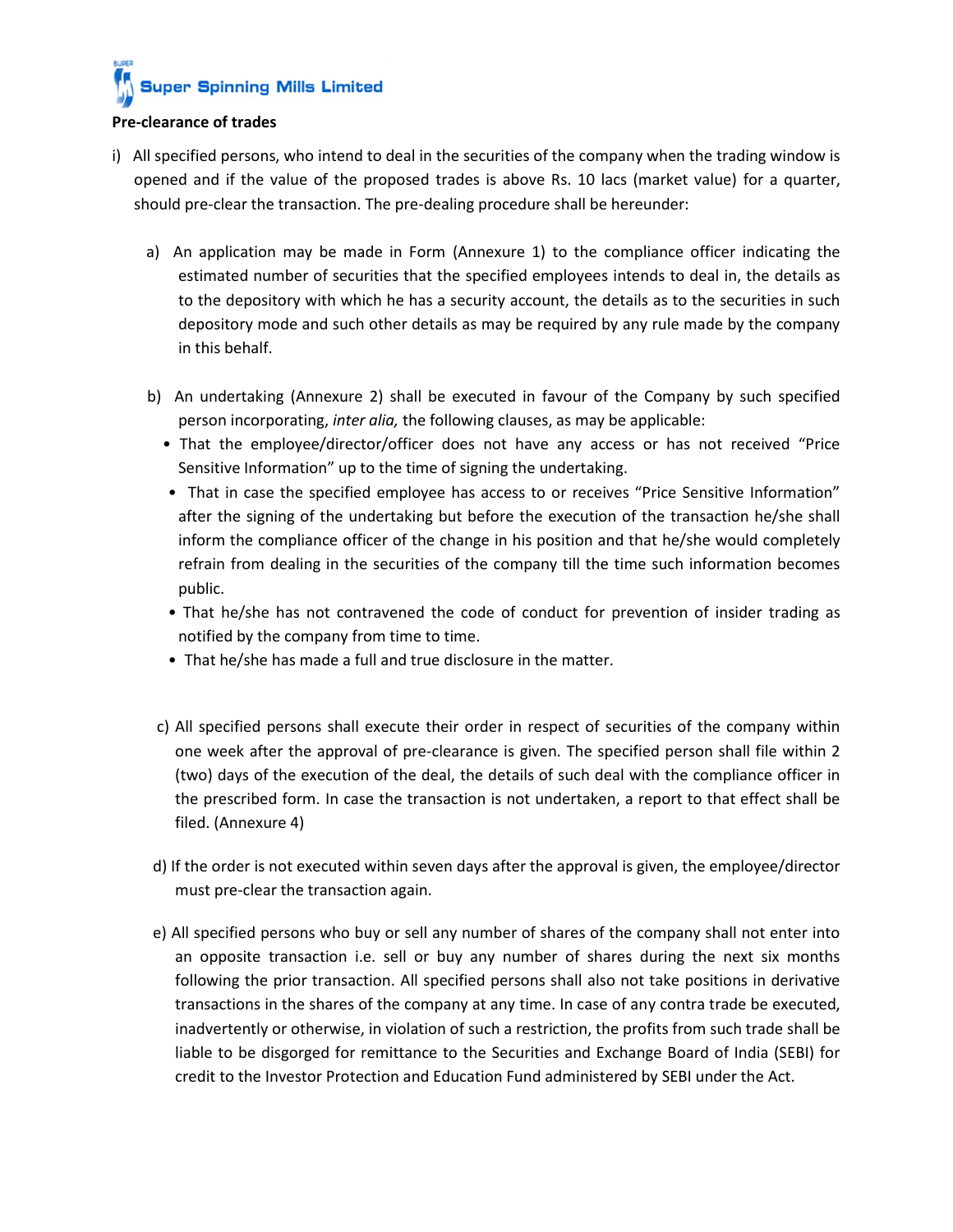

In case of subscription in the primary market (initial public offers), the above mentioned entities shall hold their investments for a minimum period of 30 days. The holding period would commence when the securities are actually allotted.

f) The Compliance Officer may waive off the holding period in case of sale of securities in personal emergency after recording reasons for the same. However, no such sale will be permitted when the Trading window is closed.

Provided that pre-clearance of trades shall not be required for a trade executed as per an approved trading plan. Provided further that trading window norms and restrictions on contra trade shall not be applicable for trades carried out in accordance with an approved trading plan<sup>1</sup>.

The Trading Plan once approved shall be irrevocable and the insider shall mandatorily have to implement the plan, without being entitled to either deviate from it or to execute any trade in the securities outside the scope of the trading plan.

However, the implementation of the trading plan shall not be commenced, if at the time of formulation of the plan, the insider is in possession of any UPSI and the said information has not become generally available at the time of the commencement of implementation. The commencement of the plan shall be deferred until such unpublished price sensitive information becomes generally available information. Further, the Insider shall also not be allowed to deal in securities of the company, if the date of trading in securities of the company, as per the approved trading plan, coincides with the date of closure of trading window announced by the compliance officer.

Upon approval of the trading plan, the compliance officer shall notify the plan to the stock exchanges on which the securities are listed.

# **Reporting Requirements for transactions in securities**

# **i. Initial Disclosure**

Every promoter/member of the promoter group/ key managerial personnel /director /officers /designated employees of the company, within thirty days of these regulations taking effect, shall forward to the company the details of all holdings in securities of the company presently held by them including the statement of holdings of dependent family members in Form. (Annexure 5)

Every person on appointment as a key managerial personnel or a director of the company or upon becoming a promoter or member of promoter group shall disclose his holding of securities of the company as on the date of appointment or becoming a promoter, to the company within seven days of such appointment or becoming a promoter.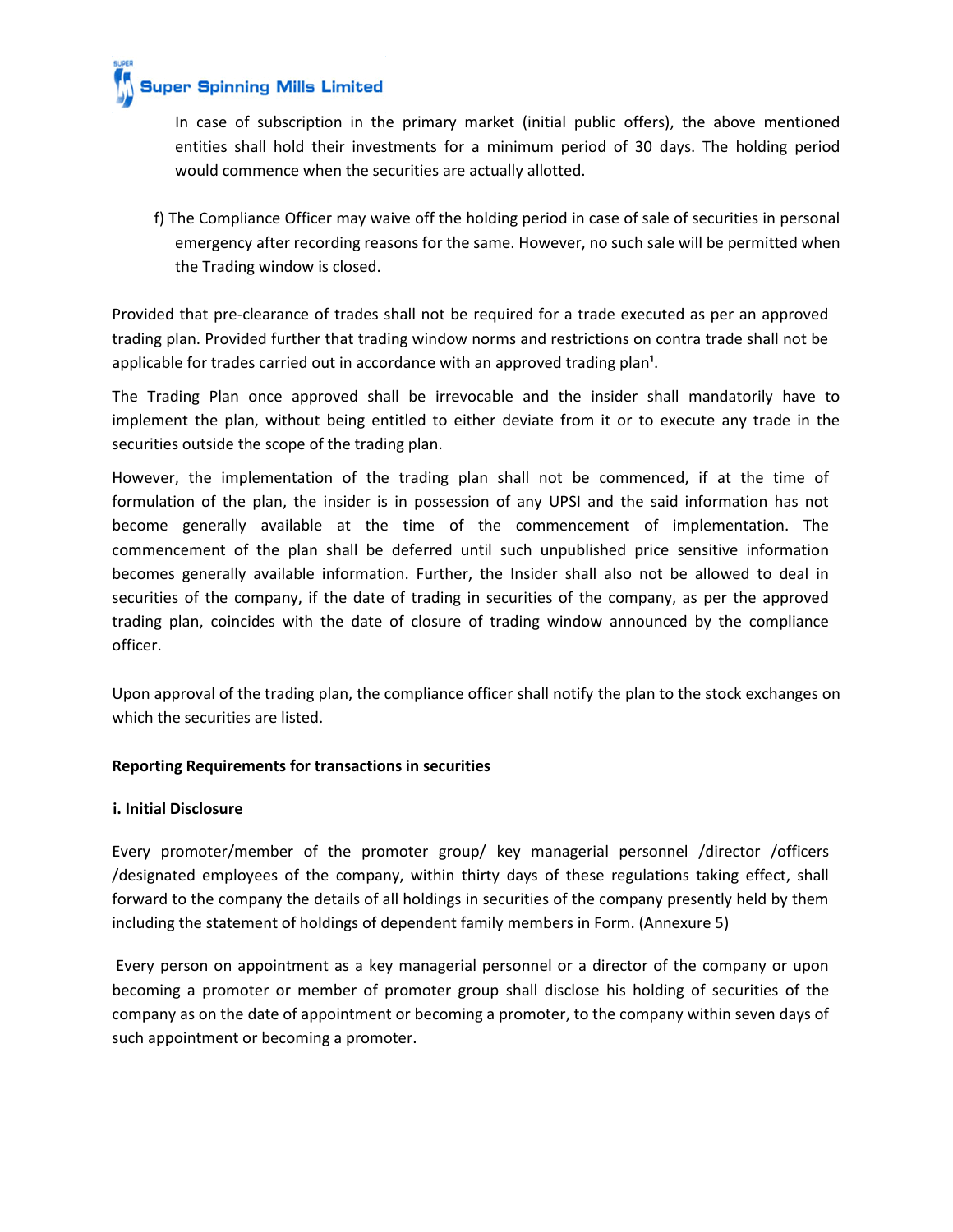

## **ii. Continual Disclosure**

Every promoter, member of the promoter group, designated person and director of the company shall disclose to the company the number of such securities acquired or disposed of within two trading days of such transaction if the value of the securities traded, whether in one transaction or a series of transactions over any calendar quarter, aggregates to a traded value in excess of Rs. ten lakhs.

The disclosure shall be made within 2 working days of:

- a) the receipt of intimation of allotment of shares, or
- b) the acquisition or sale of shares or voting rights, as the case may be.

## **Disclosure by the company to the stock exchange**

Within 2 days of the receipt of intimation under "Continual Disclosure", the compliance officer shall disclose to the stock exchange on which the company is listed, the information received.

The compliance officer shall maintain records of all the declarations in the appropriate form given by the directors / officers / designated employees for a minimum period of five years.

### **Dissemination of Price Sensitive Information**

- a) No information shall be passed by Specified Persons by way of making a recommendation for the purchase or sale of securities of the Company.
- b) Disclosure/dissemination of Price Sensitive Information with special reference to analysts, media persons and institutional investors:

The following guidelines shall be followed while dealing with analysts and institutional investors

- i. Only public information to be provided.
- ii. At least two Company representatives be present at meetings with analysts, media persons and institutional investors.
- iii. Unanticipated questions may be taken on notice and a considered response given later. If the answer includes price sensitive information, a public announcement should be made before responding.
- iv. Simultaneous release of information after every such meet.

### **Further Dissemination of Generally Available Information**

Once any information is made generally available, the information may be uploaded on the Company's website in a suitable form and may be shared with any person or disseminated using any means without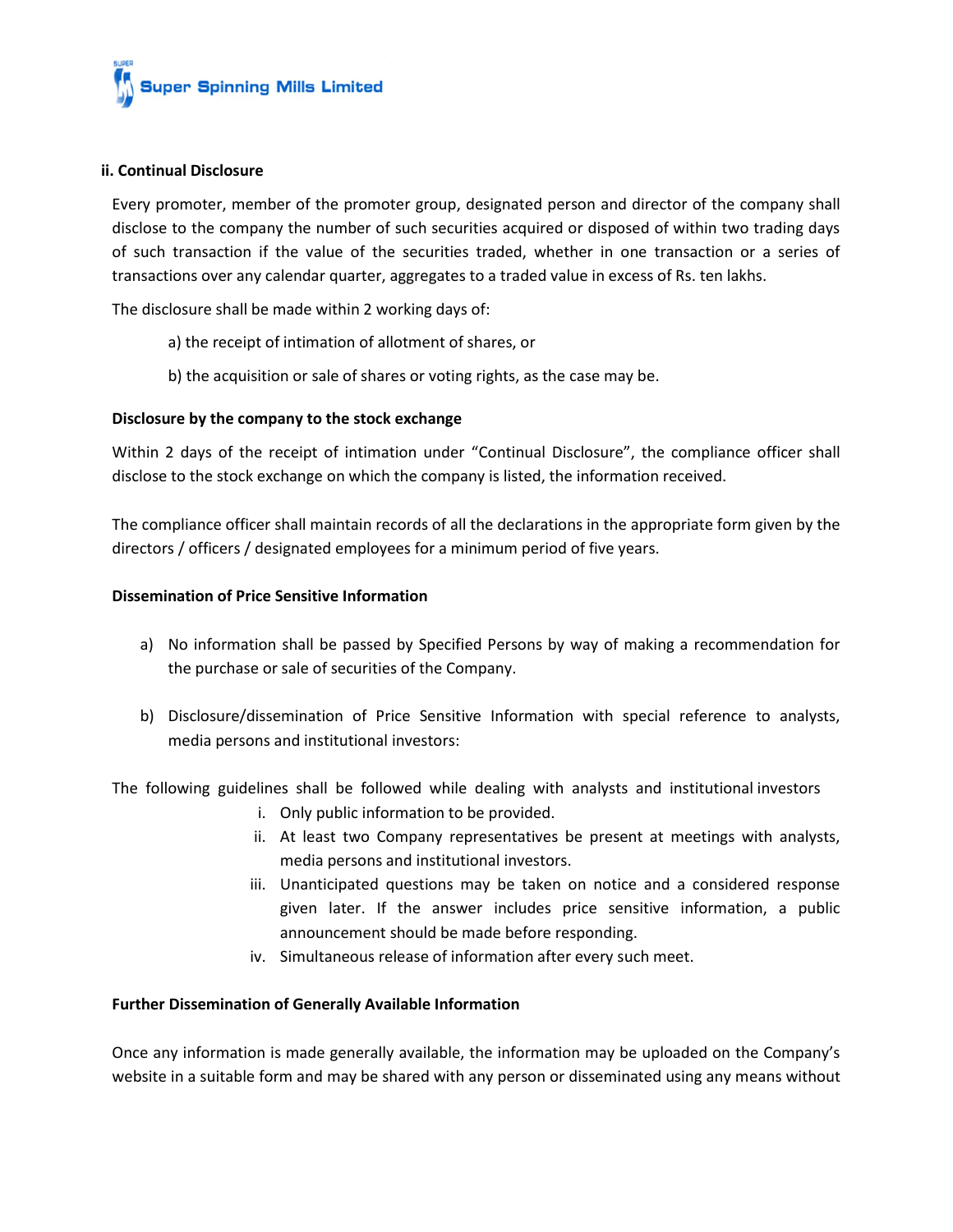any restriction. It is clarified that the mere changing of the form of the information without affecting its essence shall not result in the information being treated as new information

# **Penalty for contravention of the code of conduct**

- i. Every specified person shall be individually responsible for complying with the provisions of the code (including to the extent the provisions hereof are applicable to his/her dependents).
- ii. Any specified person who trades in securities or communicates any information for trading in securities, in contravention of this code may be penalised and appropriate action may be taken by the company and such violation shall be informed to the Stock Exchange*²*.
- iii. Specified Persons who violate the code shall also be subject to disciplinary action by the company, which may include wage freeze, suspension, ineligibility for future participation in employee stock option plans, etc. *² Any amount collected therein shall be remitted to SEBI for credit to the Investor Protection and Education Fund administered by SEBI.*
- iv. The action by the company shall not preclude SEBI from taking any action in case of violation of SEBI (Prohibition of Insider Trading) Regulations, 2015.

An Informant who files a Voluntary Information Disclosure Form in person or through his legal representative irrespective; of whether the information is accepted or rejected by the Board or he or she is eligible for a Reward under the Insider Trading Regulations, shall not face discharge, termination, demotion, suspension, threats, harassment, directly or indirectly or discrimination, by reason of:

a. filing a Voluntary Information Disclosure Form as per the Insider Trading Regulations

b. testifying in, participating in, or otherwise assisting or aiding the Board in any investigation, inquiry, audit, examination, or proceeding instituted or about to be instituted for an alleged violation of insider trading laws or in any manner aiding the enforcement action taken by the Board; or

c. breaching any confidentiality agreement or provisions of any terms and conditions of employment or engagement solely to prevent any employee from cooperating with the Board in any manner.

Explanation 1: "employee" means any individual who during employment became privy to information relating to violation of insider trading laws and files a Voluntary Information Disclosure Form under the Insider Trading Regulations and is a director, partner, regular or contractual employee but does not include an advocate.

Explanation 2: It is not necessary for the employee to establish that

a. the Board has taken up any enforcement action in furtherance of information provided by such person; or

b. the information provided fulfills the criteria of being considered as Original Information under the Insider Trading Regulations.